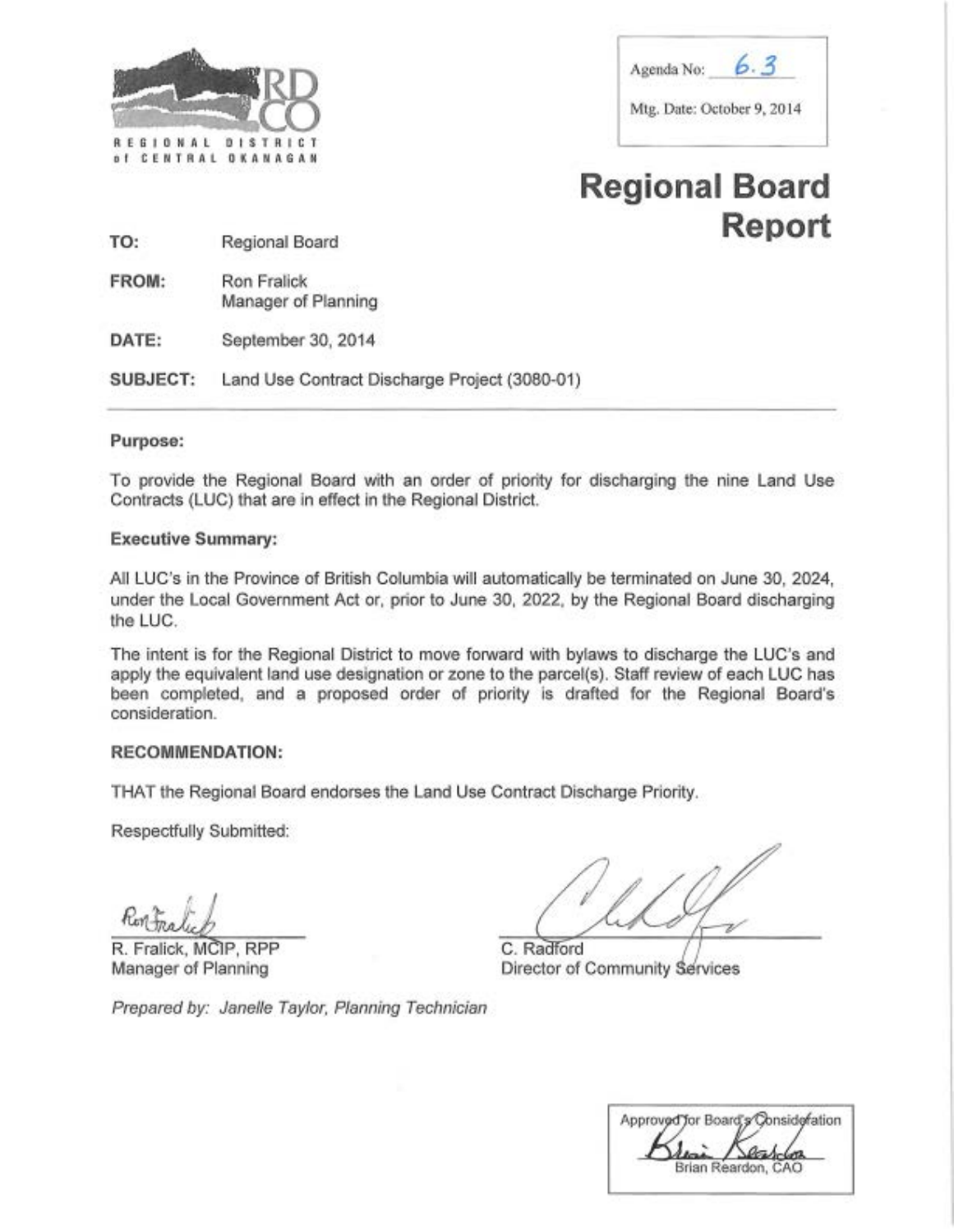### **Implications of Recommendation:**

#### **Strategic Plan:**

Vision 2020 - Planning for the Future notes that the Regional District needs "to be proactive and anticipate future needs and plan and act in advance to be in a position to meet those needs."

#### **Policy:**

The Regional District's OCPs affected by LUC's acknowledge that the residential land use provisions of the historic LUC's are not consistent with the Regional District Zoning Bylaw.

#### **Legal/Statutory Authority:**

Local Government Act - Section 914.1 (1) All land use contracts are terminated on June 30, 2024.

# **Background:**

At the May 26, 2014, Regional Board Meeting, Planning staff brought forward a report to provide the Regional Board with information and an update on Bill 17 - Miscellaneous Statutes Amendment Act which received Royal Assent on May 29, 2014. A part of the new legislation (Local Government Act) stipulates that all LUC's in the Province of British Columbia will automatically be terminated on June 30, 2024, or prior to June 30, 2022, via Regional Board adoption of a LUC Amendment Bylaw (ie: to discharge the LUC).

It is Planning staff's intent to be proactive and move forward with amendment bylaws well in advance of the termination deadline. A review of each LUC to assess the complexity for discharging the various LUC's and processing the amendment bylaws has been completed, and the proposed order of priority is as follows for the Regional Board's consideration:

| <b>Land Use Contract Discharge Priority</b> |                |            |                   |            |                                               |                   |  |
|---------------------------------------------|----------------|------------|-------------------|------------|-----------------------------------------------|-------------------|--|
| Priority                                    | Area           | LUC<br>No. | No. of<br>Parcels | <b>ALR</b> | <b>LUC Uses</b>                               | <b>LUC Status</b> |  |
| 1                                           | Joe Rich / COE | 199        | 5                 | Yes        | Subdivision                                   | Complete          |  |
| $\overline{2}$                              | Ellison / COE  | 172        | $\overline{2}$    | Yes        | Subdivision                                   | Complete          |  |
| 3                                           | Ellison / COE  | 150        | 1                 | No.        | Mobile Home Park Uses<br>(75 Mobiles + 1 SFD) | Complete          |  |
| 4                                           | Ellison / COE  | 247        | 163               | No         | Subdivision and Residential<br>Uses           | Complete          |  |
| 5                                           | Trepanier /COW | 277        | 22                | No         | Subdivision and Residential<br>Uses           | Complete          |  |
| 6                                           | Westside / COW | 225        | 219               | No         | <b>Resort Uses</b>                            | Incomplete        |  |
| 7                                           | Westside / COW | 194        | $\mathbf{1}$      | No         | <b>Resort Uses</b>                            | Not Developed     |  |
| 8                                           | Westside / COW | 249        | 1                 | No         | <b>Resort Uses</b>                            | Not Developed     |  |
| 9                                           | Westside / COW | 258        | 398               | No         | <b>Resort Uses</b>                            | Not Developed     |  |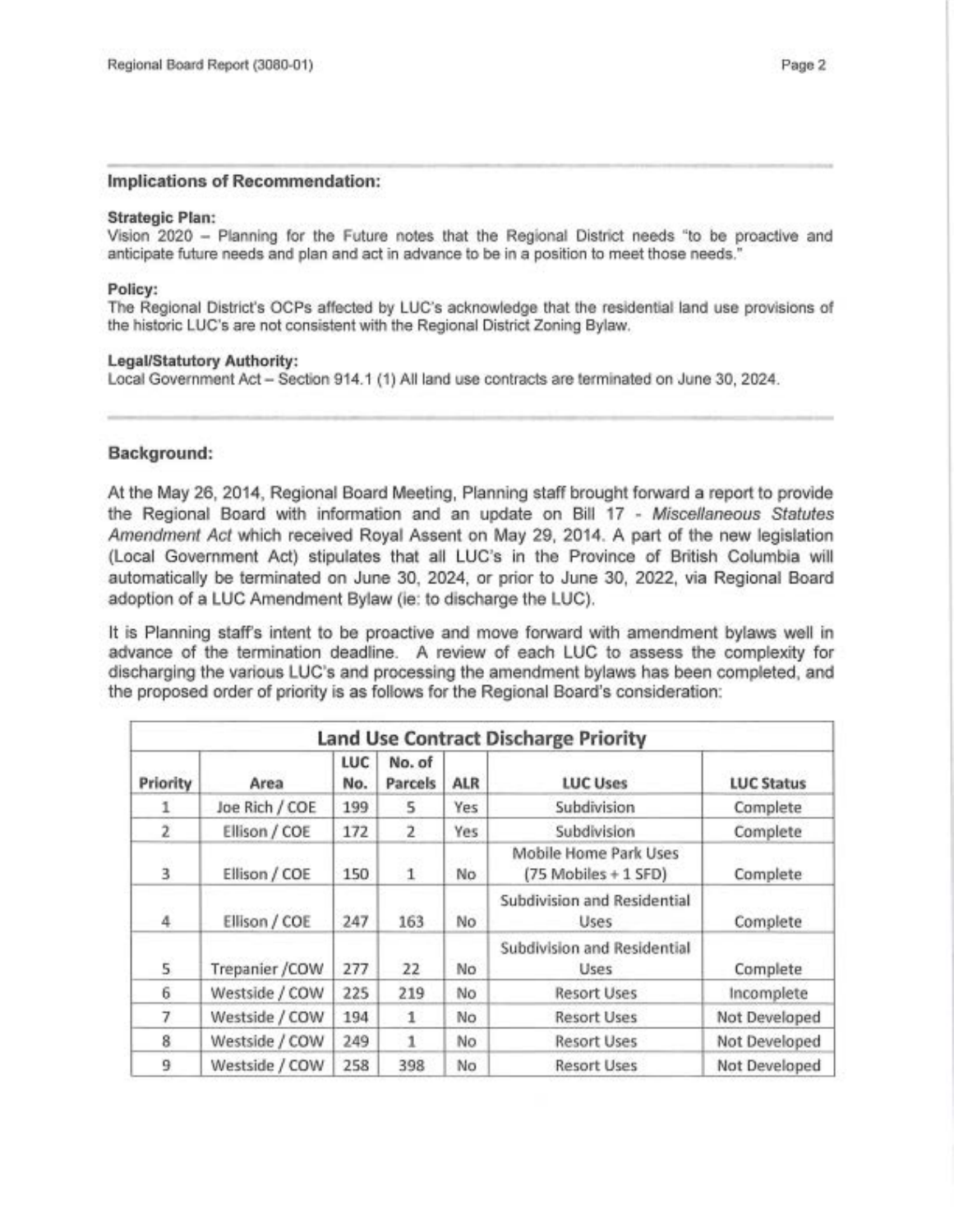Regional District staff has prepared two maps (attached) which identify in greater detail the location of properties affected by the nine LUC's in the RDCO. It should be noted that market conditions and timing of development may affect the order in which the incomplete and not developed LUC's are discharged, and as a result the above priorities may be rearranged.

Planning staff has initiated two applications (RLUB-14-01 and Z14/05) to discharge LUC No.'s 199 and 172 (Priority #1 and #2) recognizing that the development provisions provided for in the LUC's have been fulfilled (ie. subdivision has occurred). RLUB-14-01 is located adjacent to Highway 33 and Schram Road in the Joe Rich Area, while Z14/05 is located adjacent to Whelan, Teather and Rittich Roads in the Ellison Area. Information letters have been mailed to the affected property owners to notify them of the application process which is being administered by the Regional District on their behalf. It is anticipated that the bylaw amendments regarding LUC No.'s 199 and 172 will come forward for the Regional Board to consider first reading on October 27, 2014.

## **Financial Considerations:**

The Regional District application fees to discharge a LUC and provide a land use designation or zone where the development has already been completed will be waived; however, should a landowner desire a change in the uses provided for by the existing LUC, the Regional District will require an application fee to process the appropriate amendments (ie. LUC discharge, OCP amendment and/or zoning) as per Development Applications Procedures Bylaw No. 944.

## **Alternatives:**

Should the Board choose not to support the staff position, the following alternate recommendation is provided:

THAT the Regional Board endorses the Land Use Contract Discharge Priority, as amended.

Attachment(s): Maps

#### **Considerations not applicable to this report:**

- o Organizational Issues
- **<sup>o</sup>**External Implications

H:\Planning\3080-LUCl01-General\Discharging LUC Project 2014 -\Regional Board Report - LUC Project Update - October 9, 2014.docx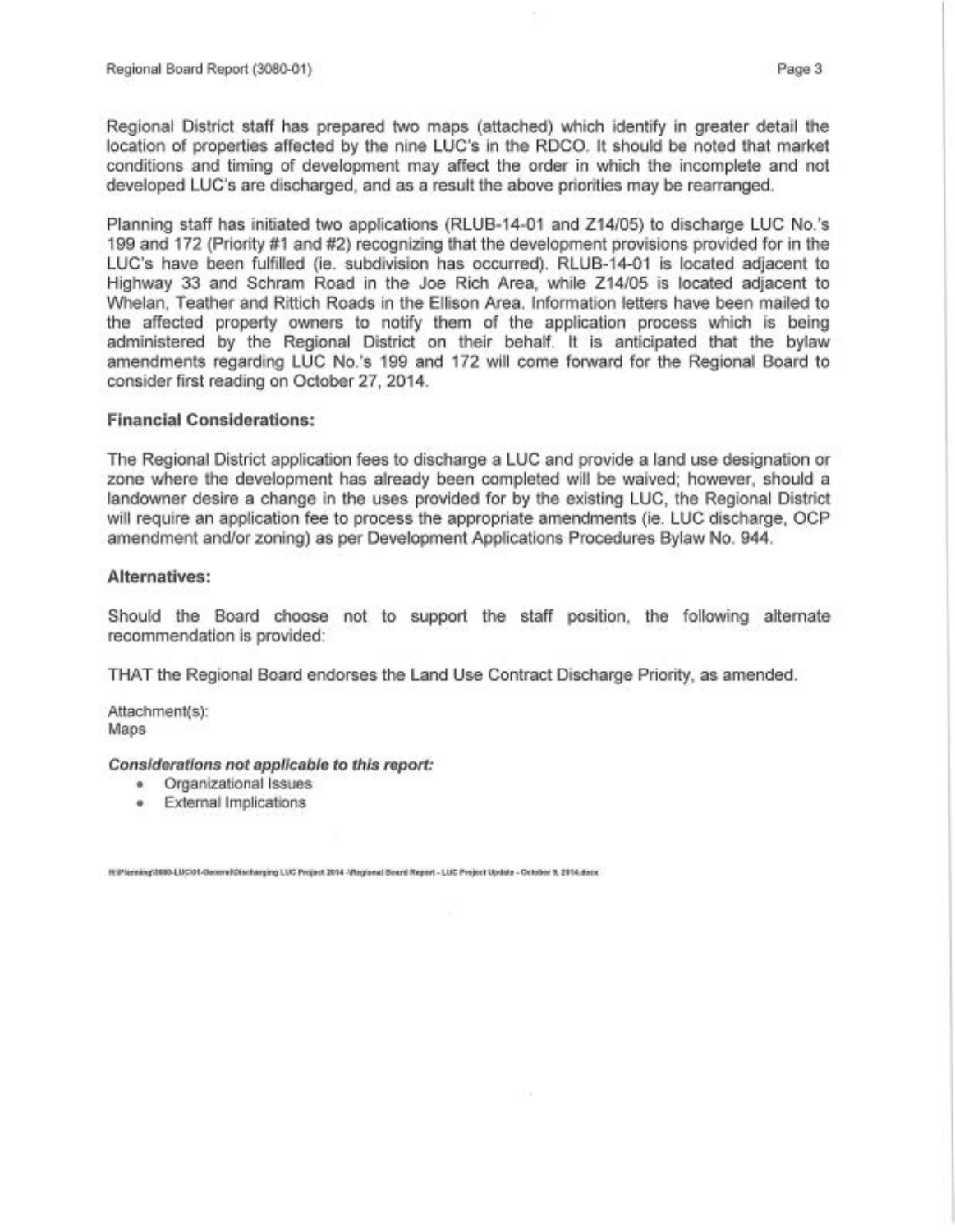